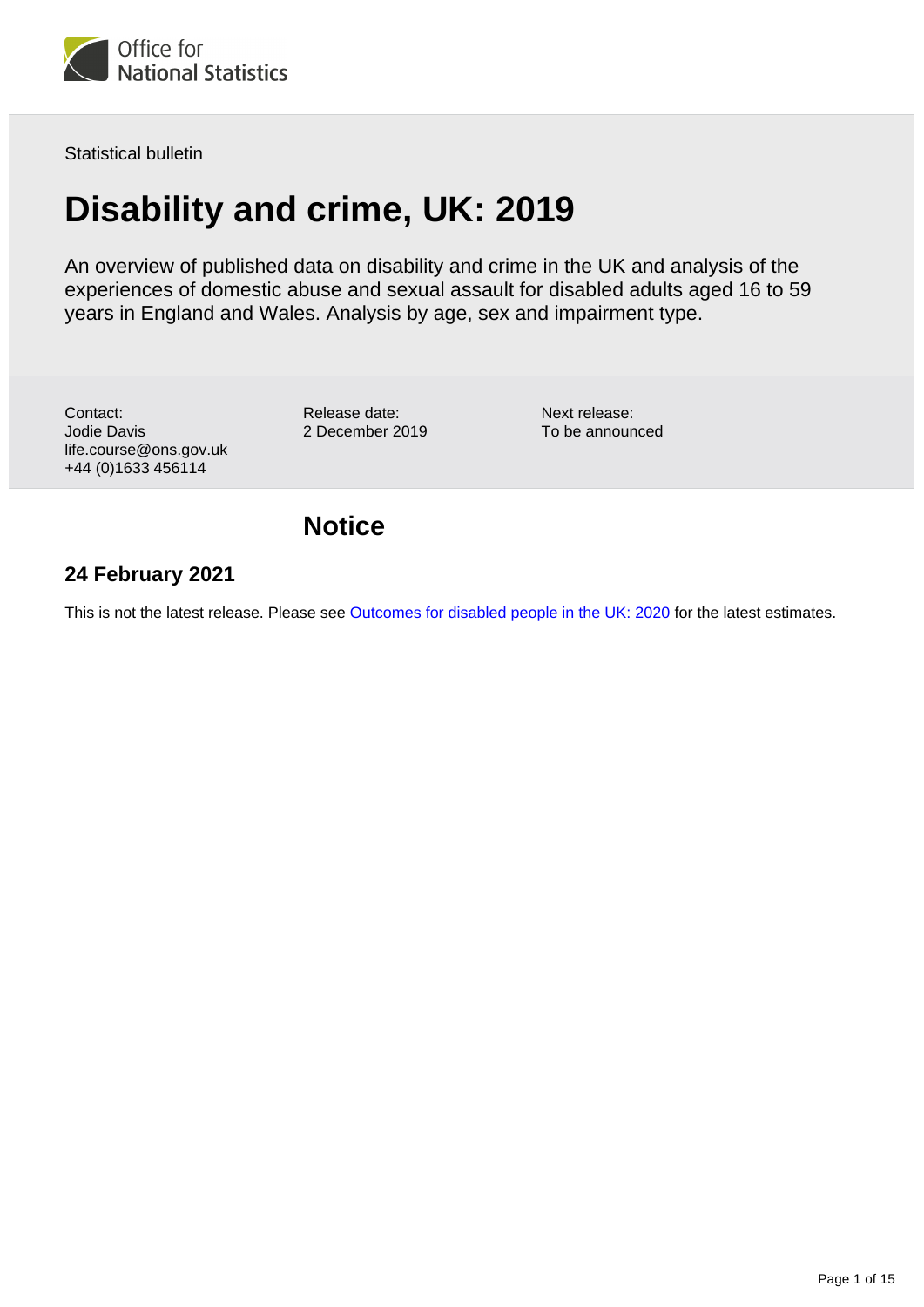# **Table of contents**

- 1. [Other pages in this release](#page-2-0)
- 2. [Main points](#page-2-1)
- 3. [Experiences of crime](#page-3-0)
- 4. [Perceptions of crime](#page-4-0)
- 5. [Domestic abuse](#page-5-0)
- 6. [Sexual assault](#page-8-0)
- 7. [Disability and crime data](#page-11-0)
- 8. [Glossary](#page-11-1)
- 9. [Measuring the data](#page-12-0)
- 10. [Strengths and limitations](#page-13-0)
- 11. [Related links](#page-14-0)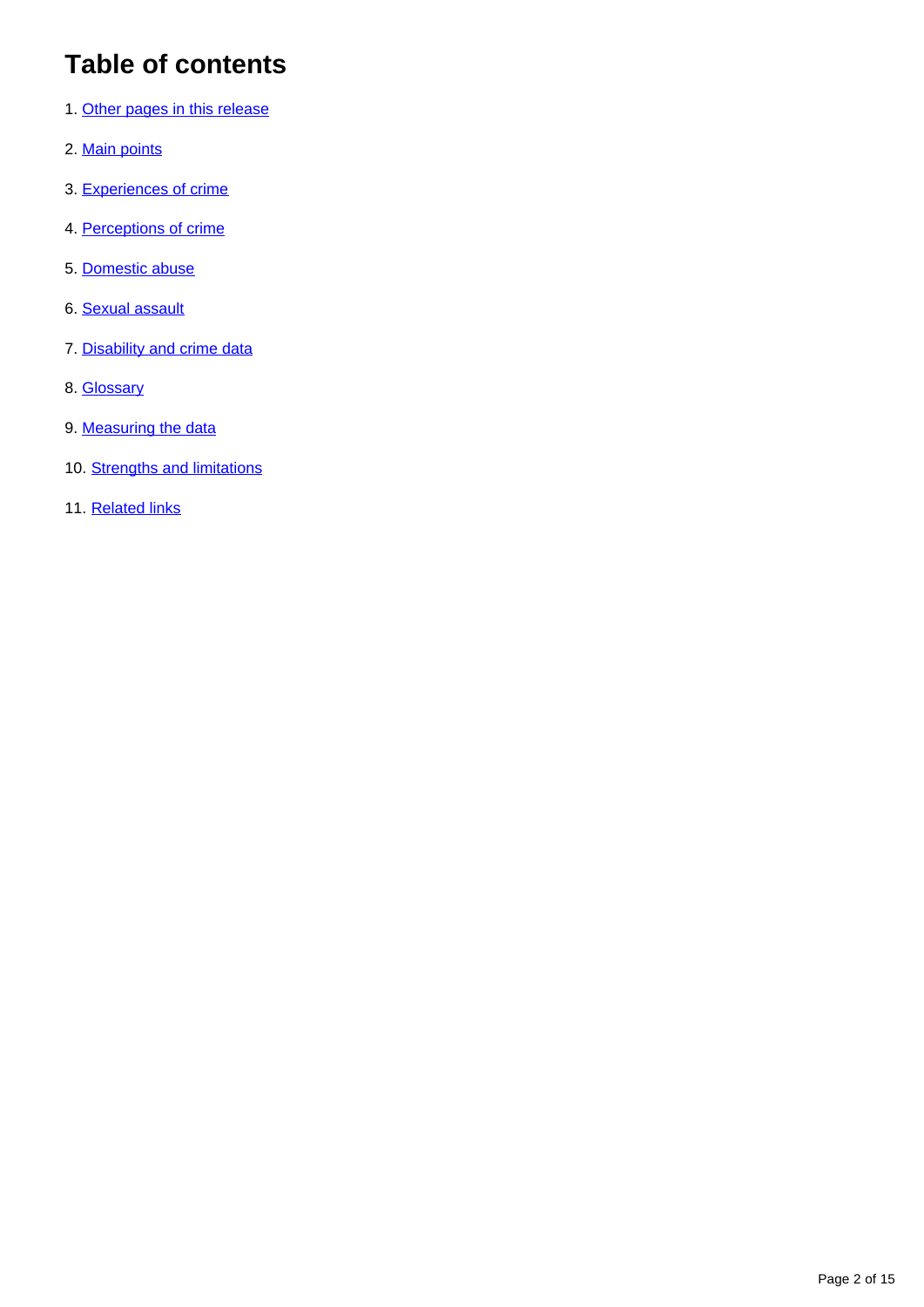# <span id="page-2-0"></span>**1 . Other pages in this release**

The Office for National Statistics (ONS) has explored outcomes for disabled people across a number of areas of life, through a series of bulletins - other pages in this release include:

- [Improving disability data in the UK](https://www.ons.gov.uk/peoplepopulationandcommunity/healthandsocialcare/disability/articles/improvingdisabilitydataintheuk/2019)
- [Disability and education](https://www.ons.gov.uk/peoplepopulationandcommunity/healthandsocialcare/disability/bulletins/disabilityandeducationuk/2019)
- [Disability and employment](http://https://www.ons.gov.uk/peoplepopulationandcommunity/healthandsocialcare/disability/bulletins/disabilityandemploymentuk/2019)
- [Disability and housing](https://www.ons.gov.uk/peoplepopulationandcommunity/healthandsocialcare/disability/bulletins/disabilityandhousinguk/2019)
- [Disability, well-being and loneliness](https://www.ons.gov.uk/peoplepopulationandcommunity/healthandsocialcare/disability/bulletins/disabilitywellbeingandlonelinessuk/2019)
- [Disability and social participation](https://www.ons.gov.uk/peoplepopulationandcommunity/healthandsocialcare/disability/bulletins/disabilityandsocialparticipationengland/2018)

# **Aims of this work**

This work aims to present comparable information that uses the Government Statistical Service's (GSS's) harmonised definition of "disability", and as far as possible presents UK analysis alongside intersections with other protected characteristics.

# **Definition of disability**

For the purposes of this analysis, a person is considered to have a disability if they have a self-reported longstanding illness, condition or impairment, which causes difficulty with day-to-day activities. This definition is consistent with the Equality Act 2010 and the GSS harmonised definition. For further information see the [Glossary.](https://www.ons.gov.uk/peoplepopulationandcommunity/healthandsocialcare/disability/bulletins/disabilityandcrimeuk/2019#glossary)

## **Article scope**

An overview of published data and crime statistics for the UK is provided in this bulletin, however the analysis focuses on the experiences of domestic abuse and sexual assault of adults aged 16 to 59 years in England and Wales. The analysis of domestic abuse and sexual assault aims to address evidence gaps in the outcomes of disabled people, as previous evidence from the Crime Survey for England and Wales (CSEW) has identified disparities between disabled and non-disabled people in these two crimes. The analysis provided covers two periods, with the most recent data related to year ending March 2019. More information on why this age group has been selected can be found in [Measuring the data.](https://www.ons.gov.uk/peoplepopulationandcommunity/healthandsocialcare/disability/bulletins/disabilityandcrimeuk/2019#measuring-the-data)

# <span id="page-2-1"></span>**2 . Main points**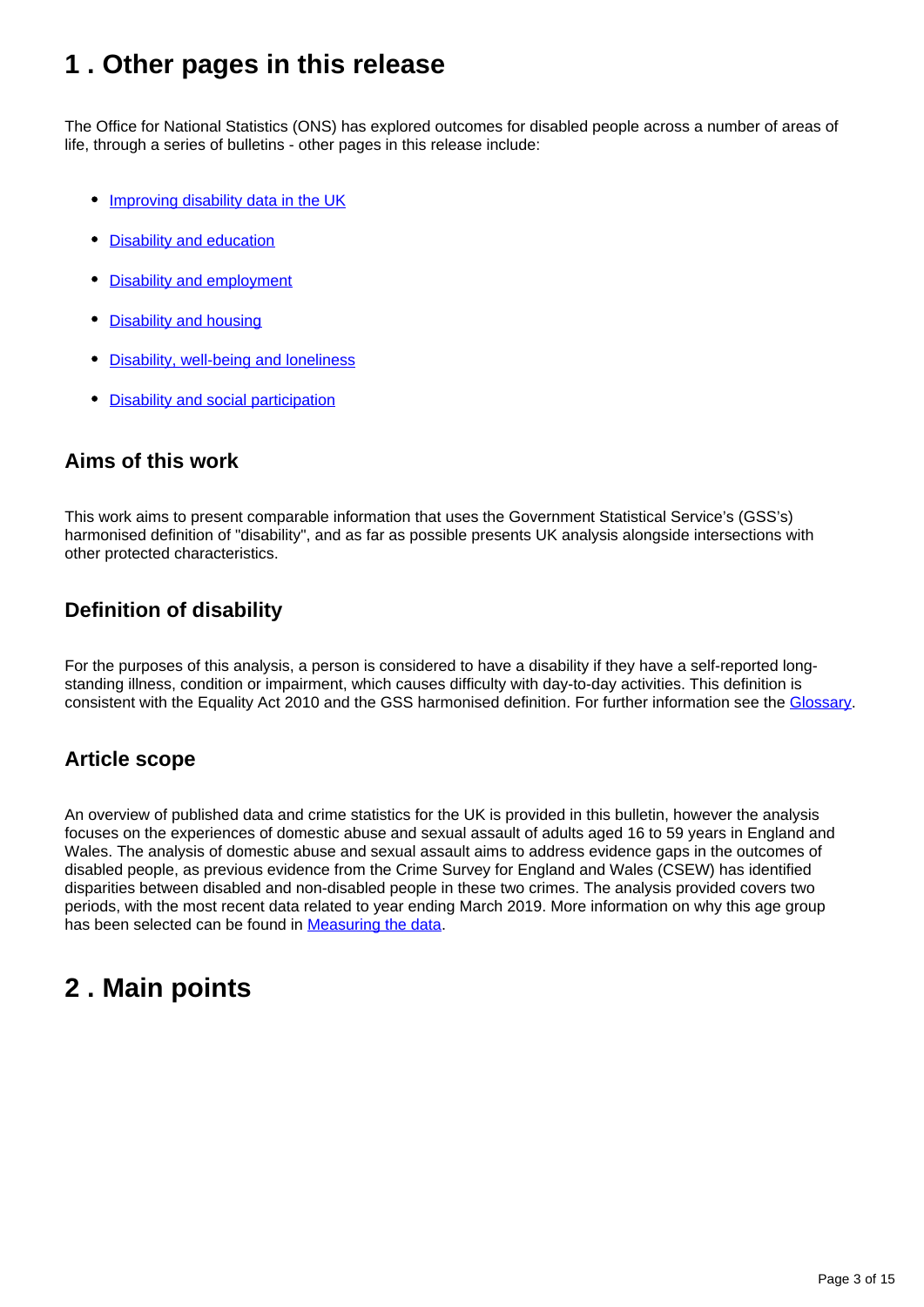- In the year ending March 2019, the Crime Survey for England and Wales found that almost 1 in 4 (23.1%) disabled adults aged 16 years and over experienced crime (including fraud and computer misuse), compared with 1 in 5 (20.7%) non-disabled adults.
- Around 1 in 7 (14.1%) disabled adults aged 16 to 59 years experienced domestic abuse in the year ending March 2019, compared with 1 in 20 (5.4%) non-disabled adults.
- In the year ending March 2019, disabled women were more than twice as likely to have experienced domestic abuse (17.3%) than non-disabled women (7.0%).
- In the three years ending March 2018, 3.7% of disabled adults aged 16 to 59 years experienced any sexual assault (including attempts), compared with 1.9% of non-disabled adults.
- In the three years ending March 2018, disabled women were almost twice as likely to have experienced any sexual assault in the last year (5.7%) than non-disabled women (3.0%).

# <span id="page-3-0"></span>**3 . Experiences of crime**

This section contains published data on disability and crime. Confidence intervals were not published alongside these estimates, so differences between disabled and non-disabled people may not be significantly different, unless stated otherwise.

## **Overall experiences of crime**

Overall crime rates for disabled adults aged 16 years and over in England and Wales are explored in the [Crime in](https://www.ons.gov.uk/peoplepopulationandcommunity/crimeandjustice)  [England and Wales](https://www.ons.gov.uk/peoplepopulationandcommunity/crimeandjustice) annual bulletin, using data from the Crime Survey for England and Wales (CSEW). In the [latest findings](https://www.ons.gov.uk/peoplepopulationandcommunity/crimeandjustice/datasets/crimeinenglandandwalesannualtrendanddemographictables) (year ending March 2019), disabled adults were significantly more likely to have experienced crime in the last year (23.1%) than non-disabled adults (20.7%) (Table D3).

This overall crime estimate comprises specific types of crimes, including personal and household-level crimes. A breakdown by disability status is available for personal crimes, which can be found in the October 2019 data for [Personal Crime Prevalence \(CSEW open data table\).](https://www.ons.gov.uk/peoplepopulationandcommunity/crimeandjustice/datasets/personalcrimeprevalencecsewopendatatable/current)

In the year ending March 2019, personal crimes experienced included the following:

- fraud and computer misuse: 8.8% of disabled adults experienced these crimes, compared with 8.3% of all adults aged 16 years and over
- personal theft: 2.9% of disabled adults experienced this crime, compared with 2.3% of all adults aged 16 years and over
- personal violence: 2.5% of disabled adults experienced this crime, compared with 1.7% of all adults aged 16 years and over

When comparing the experiences of crime above, it is important to note that all adults aged 16 years and over includes disabled adults, therefore the two groups are not mutually exclusive.

Data on crime in Scotland are available from the [Scottish Government](https://www2.gov.scot/Topics/Statistics/Browse/Crime-Justice/Datasets/SCJS), which uses the Scottish Crime and Justice Survey (SCJS). These [data \(XLS, 955KB\)](https://www2.gov.scot/Resource/0054/00546887.xlsx) show that in 2017 to 2018, 14.9% of disabled adults aged 16 years and over experienced crime, compared with 11.8% of non-disabled adults (Table 1.01b). It is important to note that these estimates for Scotland are not directly comparable with the estimates for England and Wales.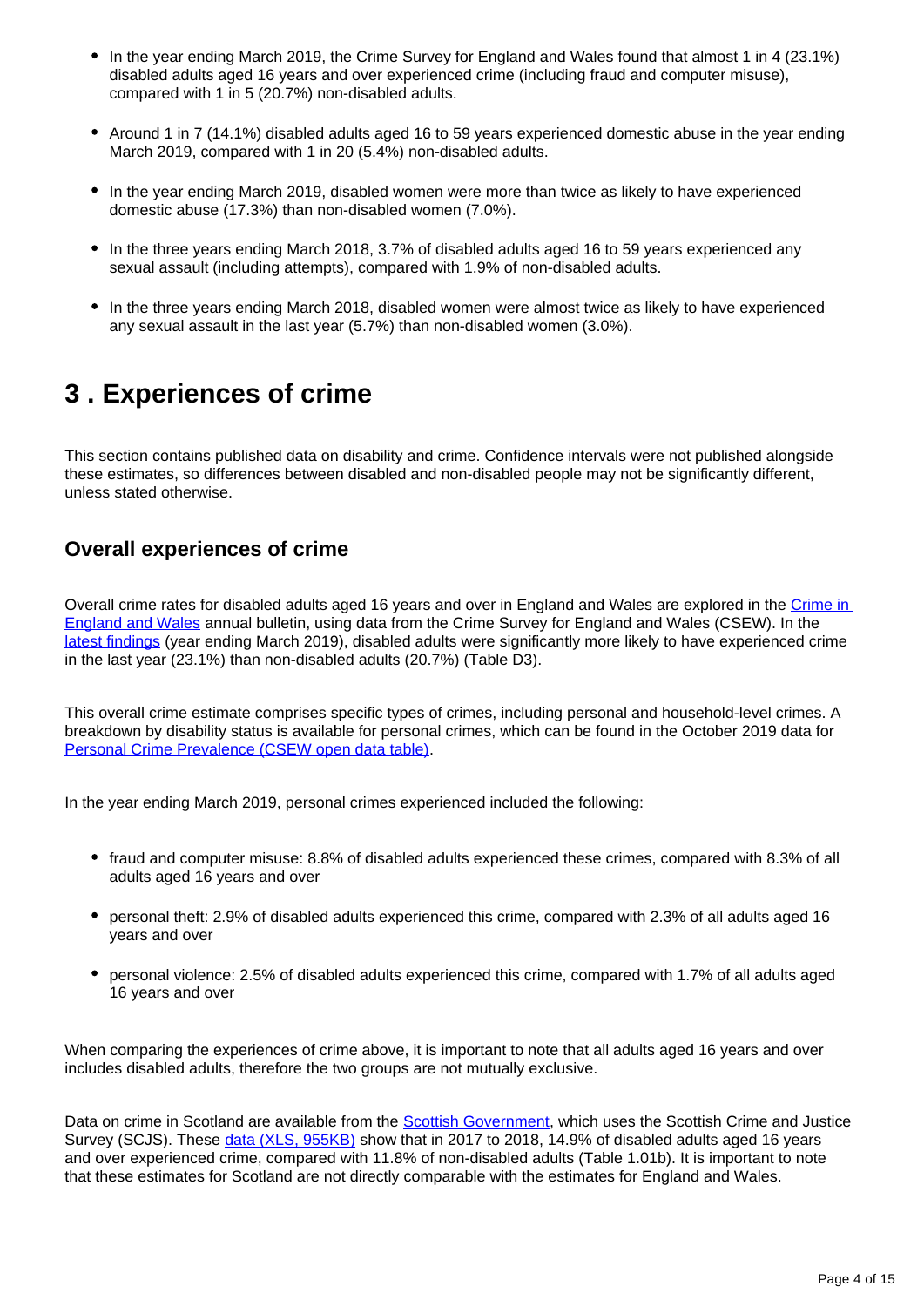Overall crime rates for Northern Ireland are not available by disability status. However, some types of crime have been disaggregated by disability status. Further information on other publications is available in [Related links](https://www.ons.gov.uk/peoplepopulationandcommunity/healthandsocialcare/disability/bulletins/disabilityandcrimeuk/2019#related-links).

### **Hate crime**

Hate crime is collected on the CSEW covering adults aged 16 years and over, with estimates from the survey last published by the [Home Office](https://assets.publishing.service.gov.uk/government/uploads/system/uploads/attachment_data/file/748598/hate-crime-1718-hosb2018.pdf) in October 2018 and will next be published in 2021. These data show that in the three years ending March 2018 there were an estimated 52,000 incidents of disability-motivated hate crime in England and Wales per year.

Experiences of hate crime using survey data for Scotland and Northern Ireland are not available. However, hate crime statistics for Scotland are available in the Developing Information on Hate Crime Recorded by the Police in [Scotland](https://www.gov.scot/publications/developing-information-hate-crime-recorded-police-scotland/) report published by the Scottish Government and from the Crown Office and Procurator Fiscal Service (COPFS) in the [Hate Crime in Scotland](https://www.copfs.gov.uk/publications/equality-and-diversity) report. Similarly, hate crime statistics for Northern Ireland are available from the Police Service of Northern Ireland (PSNI) in the [Hate Motivation Statistics](https://www.psni.police.uk/inside-psni/Statistics/hate-motivation-statistics/) statistical bulletin.

### **Children's experiences of crime**

Data on children's (aged 10 to 15 years) experiences of crime by disability status are available in the Crime in [England and Wales: Annual Trend and Demographic Tables - Table D5.](https://www.ons.gov.uk/peoplepopulationandcommunity/crimeandjustice/datasets/crimeinenglandandwalesannualtrendanddemographictables) These data show that 21.0% of disabled children experienced victimisation of crime in the last year, compared with 10.0% of non-disabled children. Data on children's experiences of crime by disability status are not available for Scotland and Northern Ireland.

# <span id="page-4-0"></span>**4 . Perceptions of crime**

This section contains published data on disability and crime. Confidence intervals were not published alongside these estimates, so differences between disabled and non-disabled adults may not be significantly different.

The Crime Survey for England and Wales (CSEW) collects information on perceptions of the police, criminal justice system, crime and anti-social behaviour for adults aged 16 years and over by disability status. These estimates can be found in the [Crime in England and Wales: Annual supplementary tables.](https://www.ons.gov.uk/peoplepopulationandcommunity/crimeandjustice/datasets/crimeinenglandandwalesannualsupplementarytables)

In the year ending March 2019, some examples of these measures by disability status included:

- ratings of the local police: 50.9% of disabled adults said their local police were doing a good or excellent job, compared with 58.9% of non-disabled adults (Table S2)
- perceptions of changing crime levels: 52.1% of disabled adults said local crime had gone up "a little" or "a lot" in the past few years, compared with 49.0% of non-disabled adults (Table S29)
- feeling safe: 63.6% of disabled adults said they felt "very or fairly" safe when walking alone after dark, compared with 81.3% of non-disabled adults (Table S38)

The Scottish Crime and Justice Survey (SCJS) collects information on perceptions of crime for adults aged 16 years and over by disability status. It is important to note that these estimates may not be directly comparable with those for England and Wales because of differences in definitions, methodology and data collection. These estimates can be found in the [Volume 1 Data Tables Demographics and Geography](https://www2.gov.scot/Topics/Statistics/Browse/Crime-Justice/Datasets/SCJS/SCJS2016-17-vol-1).

In 2017 to 2018, some examples of these measures by disability status included: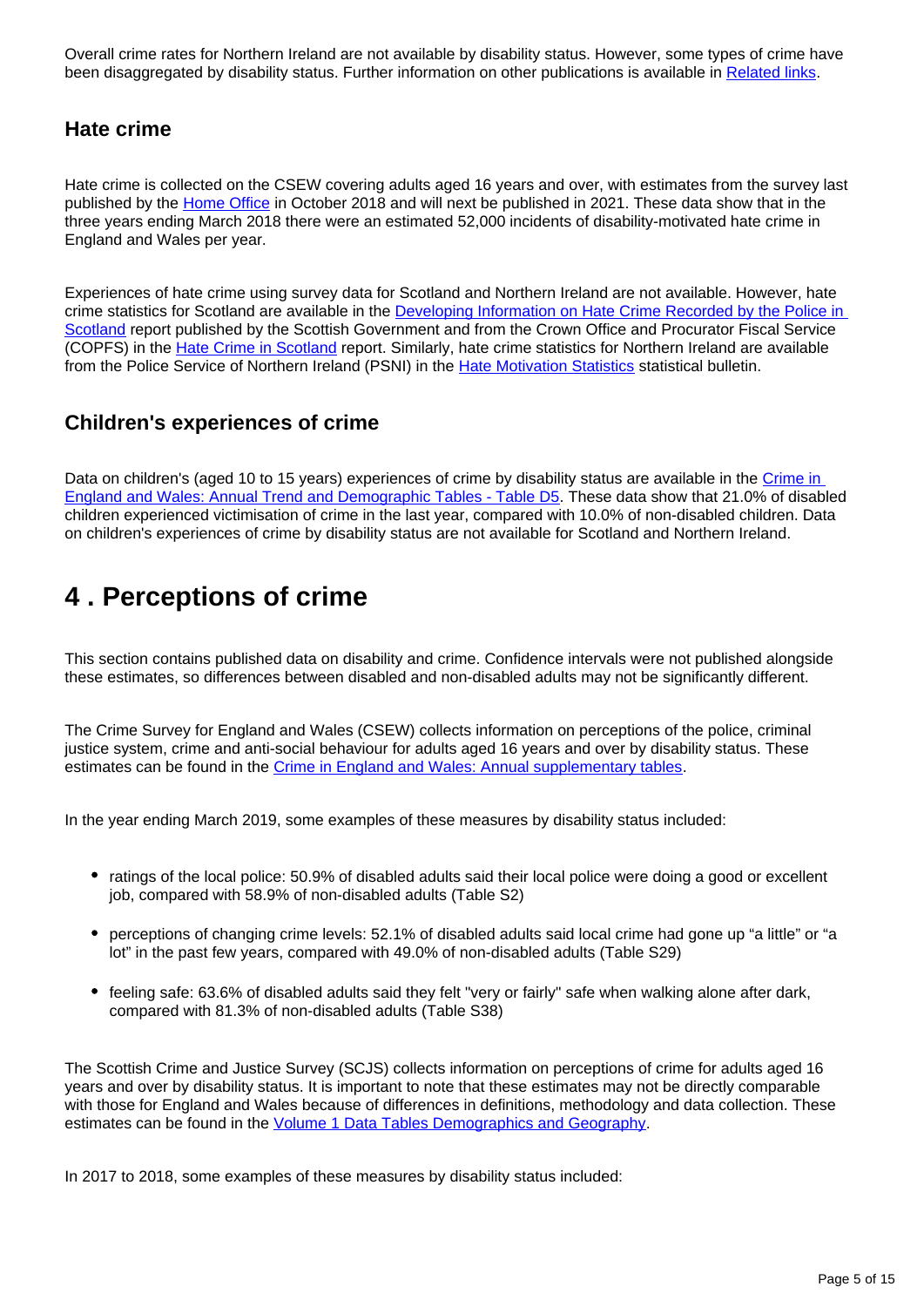- ratings of the local police: 50.2% of disabled adults said they felt confident that the police in their local area could prevent crime, compared with 54.2% of non-disabled adults (Table 1.41b)
- perceptions of changing crime levels: 26.5% of disabled adults said they felt there had been "a little" or "a lot" more crime in their local area in the last two years, compared with 20.8% of non-disabled adults (Table 1.03b)
- feeling safe: 64.8% of disabled adults said they felt "very or fairly" safe when walking alone in their local area after dark, compared with 80.4% of non-disabled adults (Table 1.05b)

The Northern Ireland Crime Survey (NICS) collects information on the perceptions of crime-related issues, including the police and justice, crime and anti-social behaviour, for adults aged 16 years and over by disability status. It should be noted that these estimates may not be directly comparable with those for England and Wales because of differences in definitions, methodology and data collection. These estimates can be found in the [Northern Ireland Crime Survey](https://www.justice-ni.gov.uk/articles/northern-ireland-crime-survey) tables.

In 2017 to 2018, some examples of these measures by disability status included:

- ratings of local police: 63.7% of adults with a long-standing illness or disability said they had confidence in the local police, compared with 69.3% of adults with no long-standing illness or disability ([Table 3.1](https://www.justice-ni.gov.uk/publications/perceptions-policing-and-justice-findings-17-18-ni-crime-survey))
- extent of worry about crime: 7.1% of adults with a long-standing illness or disability said they were "very worried" about overall crime, compared with 4.2% of adults with no long-standing illness or disability (Table [A6.1](https://www.justice-ni.gov.uk/publications/perceptions-crime-findings-201718-northern-ireland-crime-survey))
- feeling safe: 7.2% of adults with a long-standing illness or disability said they felt "very unsafe" walking alone in their area after dark, compared with 3.5% of adults with no long-standing illness or disability ([Table](https://www.justice-ni.gov.uk/publications/perceptions-crime-findings-201718-northern-ireland-crime-survey)  [A6.1](https://www.justice-ni.gov.uk/publications/perceptions-crime-findings-201718-northern-ireland-crime-survey))

# <span id="page-5-0"></span>**5 . Domestic abuse**

This section explores experiences of domestic abuse for adults aged 16 to 59 years in England and Wales during two time periods; year ending March 2014 and year ending March 2019.

Any differences discussed are statistically significant at the 5% level unless stated otherwise. In some instances, the variability surrounding the estimates means that it is not possible to comment on differences between and within the disabled and non-disabled populations. However, a full breakdown of the analysis can be found in the [Disability and crime dataset](https://www.ons.gov.uk/peoplepopulationandcommunity/healthandsocialcare/disability/datasets/disabilityandcrime).

It should be noted that domestic abuse is collected through the survey's self-completion module and so is not included in the overall main estimate. Therefore, domestic abuse estimates cannot be compared with the measure of overall crime for adults aged 16 years and over.

In the year ending March 2019, around 1 in 7 (14.1%) disabled adults aged 16 to 59 years experienced any form of domestic abuse in the last year in England and Wales, compared with 1 in 20 (5.4%) non-disabled adults of the same age. Similar proportions were observed in the year ending March 2014 (14.4% and 5.6% respectively).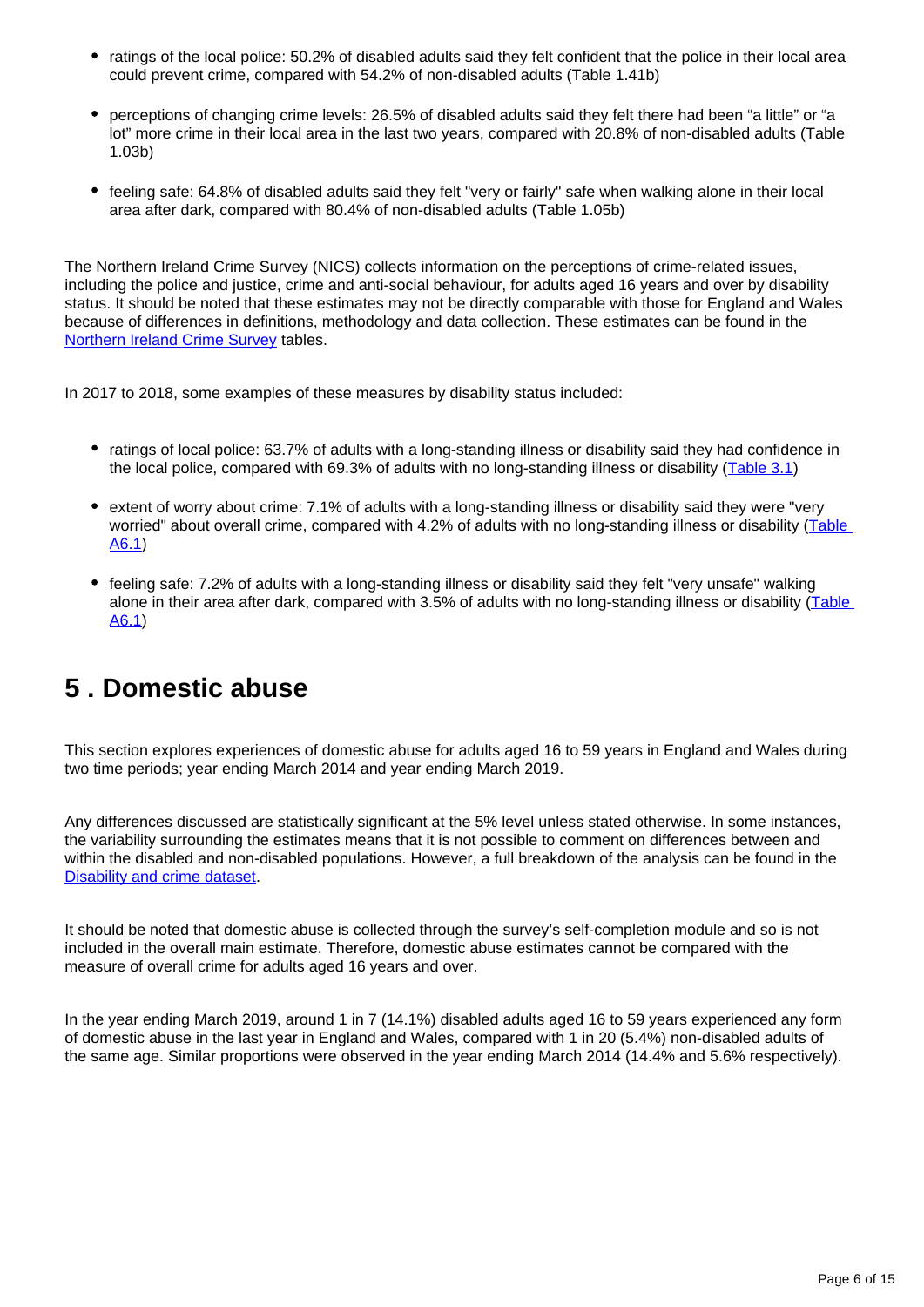## **Disabled women were more than twice as likely to experience domestic abuse than non-disabled women, and almost twice as likely than disabled men.**

In the year ending March 2019, women were more likely to have experienced domestic abuse than men regardless of disability status. Figure 1 shows that around 1 in 6 (17.3%) disabled women experienced domestic abuse in the last year, compared with 1 in 15 (7.0%) non-disabled women. In comparison, disabled men were more than twice as likely (9.0%) to have experienced domestic abuse in the year ending March 2019 than nondisabled men (3.7%).

Rates of domestic abuse for disabled and non-disabled adults have not changed significantly from five years ago (year ending March 2014).

### **Figure 1: Disabled women were more than twice as likely to have experienced domestic abuse than nondisabled women**

### **Adults aged 16 to 59 years, England and Wales, year ending March 2019**

Figure 1: Disabled women were more than twice as likely to have experienced domestic abuse than non-disabled women

Adults aged 16 to 59 years, England and Wales, year ending March 2019



**Source: Office for National Statistics – Crime Survey for England and Wales**

## **Disabled adults were more likely to experience domestic abuse than nondisabled adults, regardless of age**

In the year ending March 2019, disabled adults were more likely to have experienced any form of domestic abuse than non-disabled adults in their age group. This is not significantly different when compared with the prevalence of domestic abuse five years ago (year ending March 2014.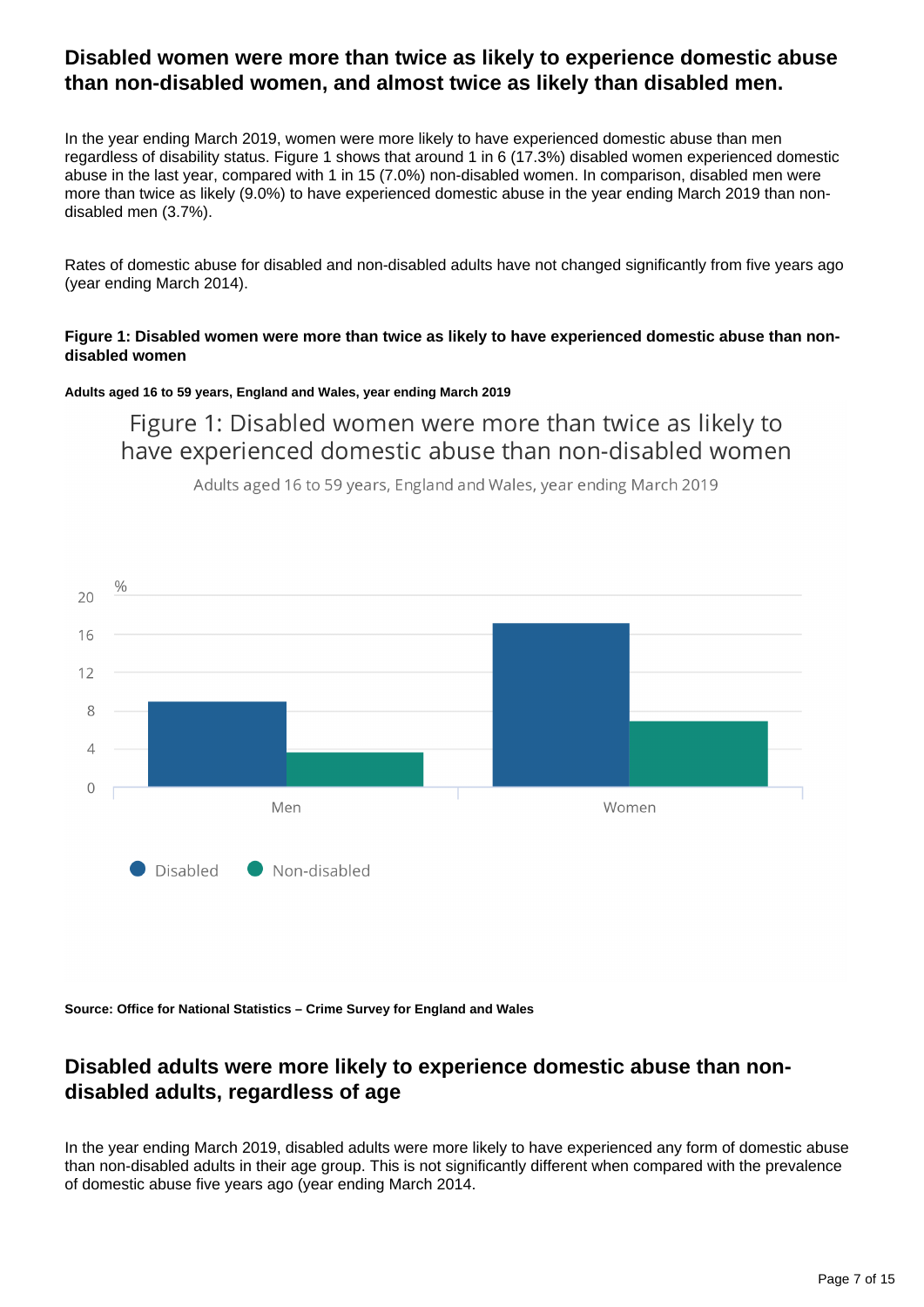Figure 2 shows that disabled adults aged 16 to 24 years were almost three times more likely to have experienced any form of domestic abuse (21.2%) than non-disabled adults of the same age (7.4%). Disabled adults in the youngest age group were significantly more likely to have experienced domestic abuse than those in the oldest age group (aged 45 to 59 years) (10.5%).

### **Figure 2: Disabled adults aged 16 to 24 years were more likely to have experienced domestic abuse than disabled adults aged 45 to 59 years**

### **Adults aged 16 to 59 years, England and Wales, year ending March 2019**

Figure 2: Disabled adults aged 16 to 24 years were more likely to have experienced domestic abuse than disabled adults aged 45 to 59 years

30 20  $10$  $\circ$ 16 to 24 25 to 34 35 to 44 45 to 59 Disabled Non-disabled

Adults aged 16 to 59 years, England and Wales, year ending March 2019

#### **Source: Office for National Statistics – Crime Survey for England and Wales**

In the year ending March 2019, a higher proportion of disabled adults aged 16 to 59 years who reported a mental health impairment had experienced domestic abuse (22.2%), compared with adults reporting an impairment related to dexterity (14.7%), mobility (13.2%), stamina, breathing or fatigue (12.4%), vision (11.7%) or "other" (10.1%). The estimates observed in the year ending March 2019 were not significantly different to those observed in the year ending March 2014.

It is important to note that respondents are asked about any conditions or illnesses they have at the time of the interview. This may differ from the time they experienced the abuse and may have changed as a result of the abuse. Therefore, caution should be taken when interpreting these data.

It is not possible to comment on the differences between many of these impairment types because of the variability surrounding the estimates. However, a full breakdown of the prevalence of domestic abuse by impairment type can be found in the **[Disability and crime dataset](https://www.ons.gov.uk/peoplepopulationandcommunity/healthandsocialcare/disability/datasets/disabilityandcrime)** (Table 4).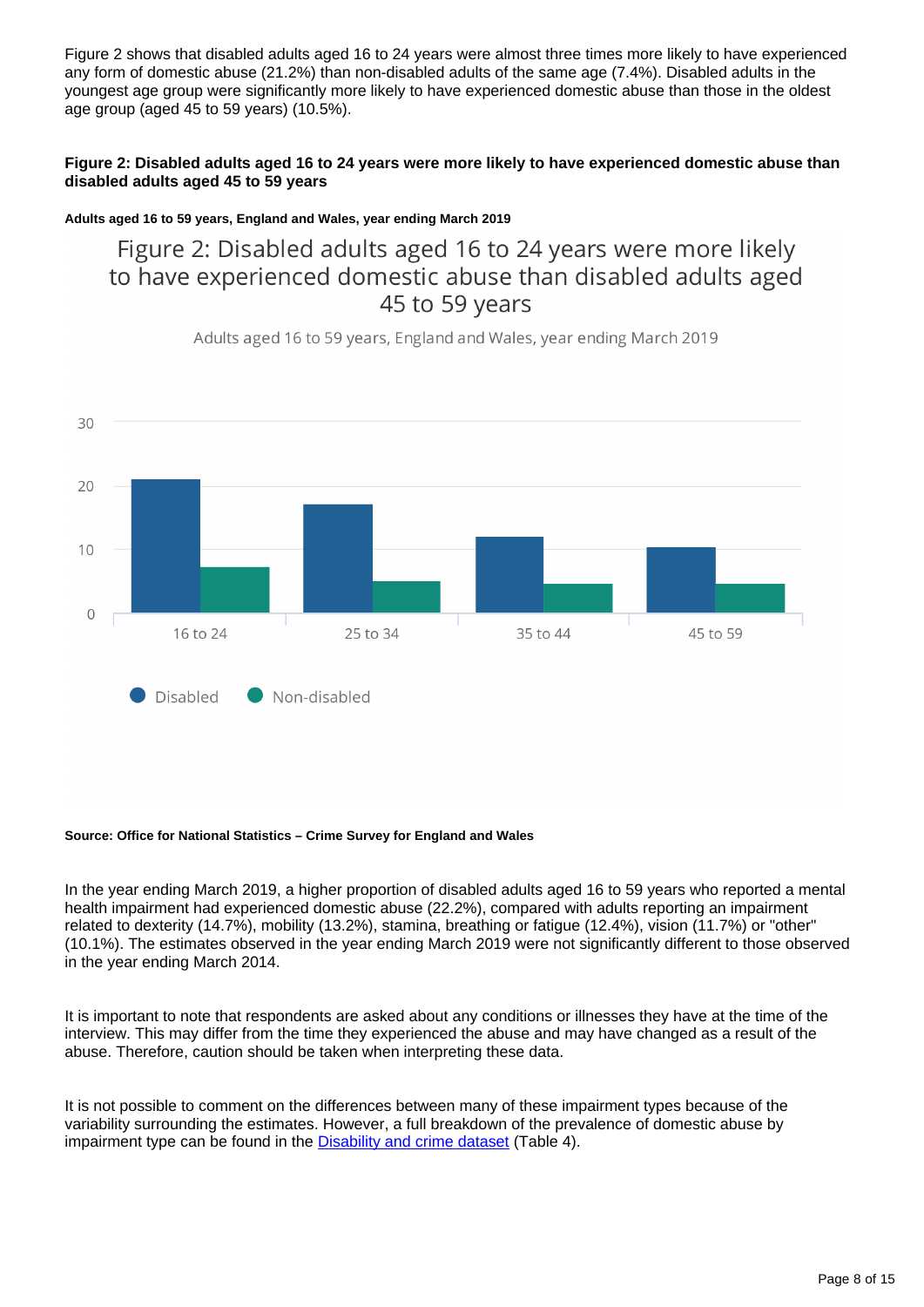The Scottish Crime and Justice Survey (SCJS) collects data on the prevalence of partner abuse in Scotland for disabled adults. This analysis can be found in the  $Volume 6$  tables, but may not be directly comparable with the analysis published in this bulletin because of changes in definitions, methodology and data collection.

The Northern Ireland Crime Survey (NICS) collects data on experiences of domestic violence in Northern Ireland for disabled men and women. This analysis can be found in the [Northern Ireland crime survey domestic violence](https://www.justice-ni.gov.uk/publications/r-s-bulletin-172017-experience-domestic-violence-findings-201112-201516-northern-ireland-crime)  [tables,](https://www.justice-ni.gov.uk/publications/r-s-bulletin-172017-experience-domestic-violence-findings-201112-201516-northern-ireland-crime) but may not be directly comparable with the analysis in this bulletin because of changes in definitions, methodology and data collection.

# <span id="page-8-0"></span>**6 . Sexual assault**

This section explores experiences of sexual assault for adults aged 16 to 59 years in England and Wales during the three-year combined period year ending March 2016 to year ending March 2018. Any differences discussed are statistically significant at the 5% level unless stated otherwise.

Estimates on sexual assault in this section also include attempts of sexual assault. In some instances, the variability surrounding the estimates means that it is not possible to comment on differences between and within the disabled and non-disabled populations. However, a full breakdown of the analysis can be found in the [Disability and crime dataset](https://www.ons.gov.uk/peoplepopulationandcommunity/healthandsocialcare/disability/datasets/disabilityandcrime).

It should be noted that sexual assault is collected through the survey's self-completion module and so is not included in the overall main estimate. Therefore, sexual assault estimates cannot be compared with the measure of overall crime for adults aged 16 years and over.

In the three years ending March 2018, 3.7% of disabled adults aged 16 to 59 years reported experiencing any sexual assault in the last year in England and Wales, compared with 1.9% of non-disabled adults.

In the three years ending March 2018, women were more likely to have experienced sexual assault than men, regardless of disability status. However, the disparity between men and women was higher for disabled adults compared with non-disabled adults. Figure 3 shows that disabled women were over five times more likely to have experienced sexual assault in the last year (5.7%) than disabled men (1.1%).

There was a significant difference (2.7 percentage points) between the rates of sexual assault for disabled and non-disabled women, while similar rates of sexual assault were observed for disabled and non-disabled men. This suggests the combination of these protected characteristics makes disabled women most likely to experience sexual assault.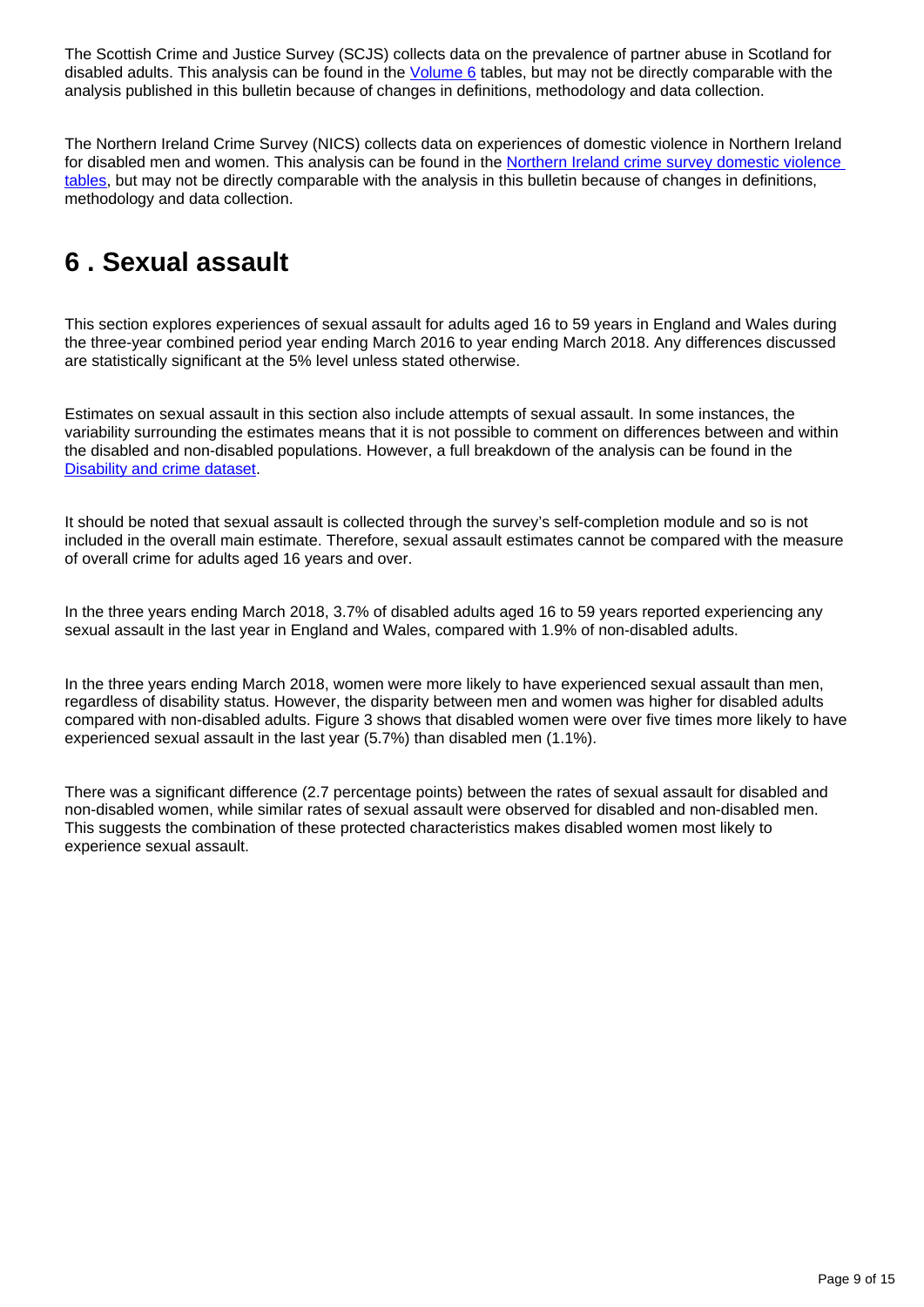### **Figure 3: Disabled women were almost twice as likely to have experienced any sexual assault in the last year than non-disabled women**

### **Adults aged 16 to 59 years, England and Wales, three years ending March 2018**

# Figure 3: Disabled women were almost twice as likely to have experienced any sexual assault in the last year than nondisabled women

Adults aged 16 to 59 years, England and Wales, three years ending March 2018



**Source: Office for National Statistics – Crime Survey for England and Wales**

# **Disabled adults were more likely to experience sexual assault than nondisabled adults regardless of their age**

Disabled adults aged 16 to 24 years were more likely to have experienced sexual assault (including attempts) (9.6%) than disabled adults in all other age groups and were almost twice as likely to have experienced sexual assault than non-disabled adults of the same age (5.3%).

Disabled adults aged 35 to 44 and 45 to 59 were less likely to have experienced sexual assault (2.6% and 1.8% respectively) than younger disabled adults but were around three times more likely to report sexual assault than non-disabled adults of the same age (0.8% and 0.7% respectively) (Figure 4).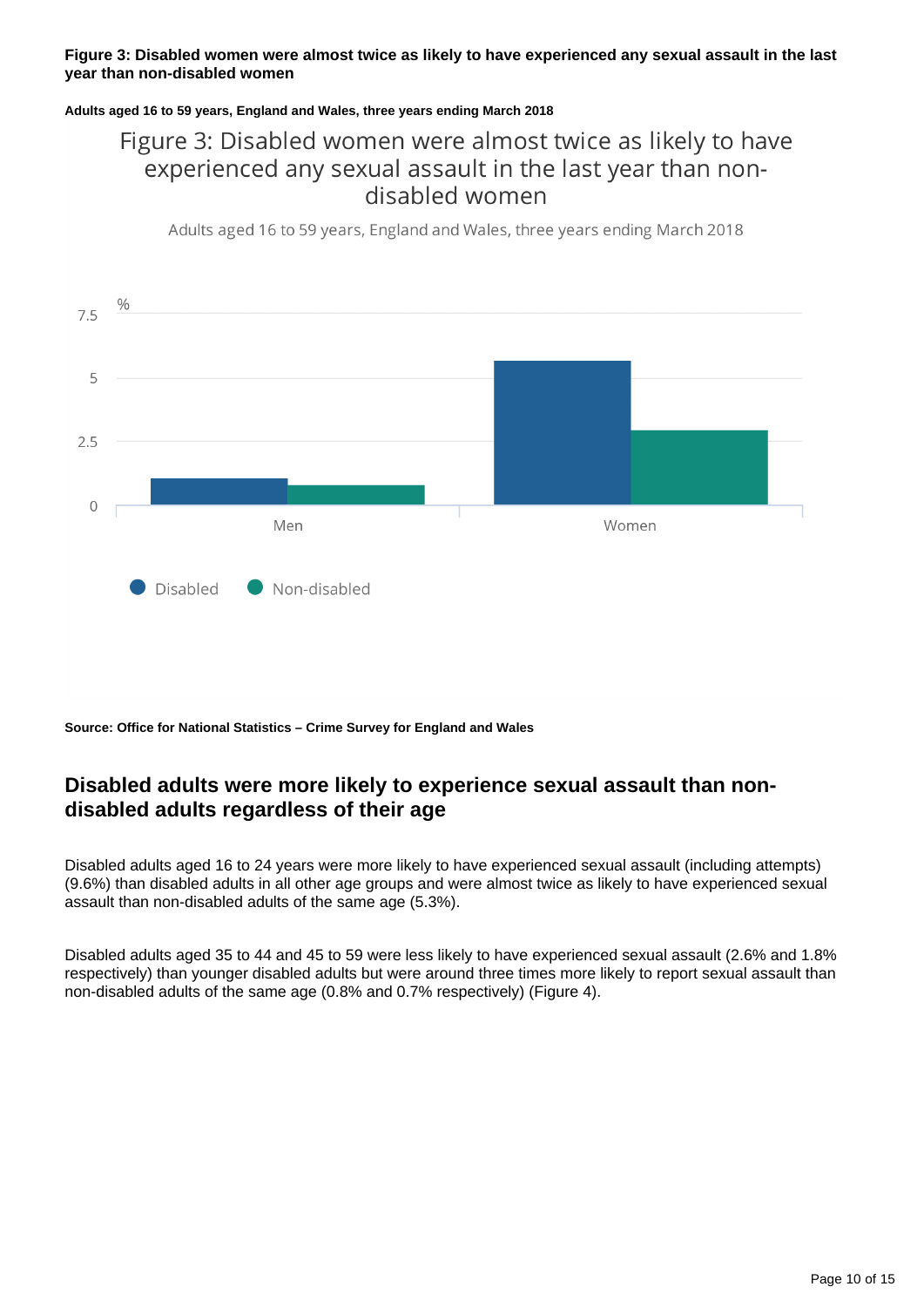### **Figure 4: Disabled adults aged 16 to 24 years were more likely to have experienced sexual assault than older adults with a disability**

### **Adults aged 16 to 59 years, England and Wales, three years ending March 2018**

# Figure 4: Disabled adults aged 16 to 24 years were more likely to have experienced sexual assault than older adults with a disability

Adults aged 16 to 59 years, England and Wales, three years ending March 2018



#### **Source: Office for National Statistics – Crime Survey for England and Wales**

In the three years ending March 2018, a higher proportion of adults with a social or behavioural impairment, as well as those with a mental health impairment, experienced sexual assault (including attempts) in the last year (9.0% and 6.8% respectively), compared with those reporting any other type of impairment. However, this did not hold true for adults reporting an impairment related to learning, understanding or concentrating, where there was no significant difference.

It is important to note that respondents are asked about any conditions or illnesses they have at the time of the interview. This may differ from the time they experienced the abuse and may have changed as a result of the abuse. Therefore, caution should be taken when interpreting these data.

It is not possible to comment on the differences between many of these impairment types because of the variability surrounding the estimates. However, a full breakdown of the prevalence of sexual assault by impairment type can be found in the [Disability and crime dataset](https://www.ons.gov.uk/peoplepopulationandcommunity/healthandsocialcare/disability/datasets/disabilityandcrime) (Table 8).

The Scottish Crime and Justice Survey (SCJS) collects data on the prevalence sexual victimisation in Scotland. This analysis can be found in the [Volume 7](https://www2.gov.scot/Topics/Statistics/Browse/Crime-Justice/Datasets/SCJS/CJS2017-18vol7) tables, but may not be directly comparable with the analysis published in this bulletin because of changes in definitions, methodology and data collection.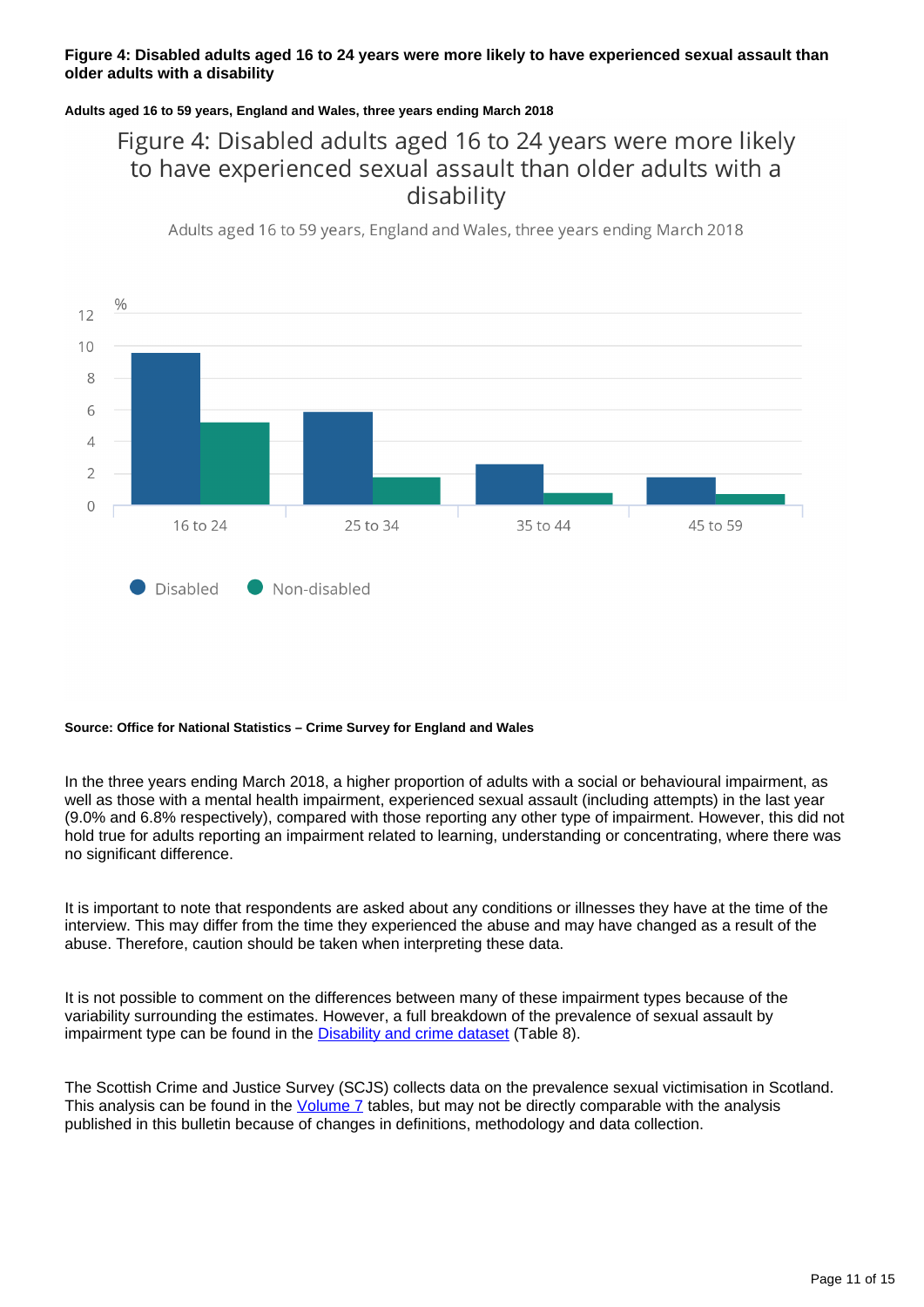# <span id="page-11-0"></span>**7 . Disability and crime data**

#### [Disability and crime dataset](https://www.ons.gov.uk/peoplepopulationandcommunity/healthandsocialcare/disability/datasets/disabilityandcrime)

Dataset | Released 2 December 2019

Proportions of adults aged 16 to 59 years that experienced domestic abuse and sexual assault by disability status in England and Wales. Analysis by country, age, sex and impairment type.

# <span id="page-11-1"></span>**8 . Glossary**

The definitions included in this glossary apply to the analysis using data from the Crime Survey for England and Wales.

## **Disability**

To define disability in this publication we refer to the Government Statistical Service (GSS) harmonised "core" [definition](https://gss.civilservice.gov.uk/policy-store/measuring-disability-for-the-equality-act-2010/): this identifies "disabled" as a person who has a physical or mental health condition or illness that has lasted or is expected to last 12 months or more, that reduces their ability to carry-out day-to-day activities.

The GSS definition is designed to reflect the definitions that appear in legal terms in the Disability Discrimination [Act 1995](http://www.legislation.gov.uk/ukpga/1995/50/contents) (DDA) and the subsequent [Equality Act 2010](http://www.legislation.gov.uk/ukpga/2010/15/section/6).

The GSS harmonised questions are asked of the respondent in the survey, meaning that disability status is selfreported.

### **Impairment**

This refers to health conditions affecting any of the following areas, using the GSS harmonised principle:

- vision (for example, blindness or partial sight)
- hearing (for example, deafness or partial hearing)
- mobility (for example, walking short distances or climbing stairs)
- dexterity (for example, lifting and carrying objects or using a keyboard)
- learning, understanding or concentrating
- memory
- mental health
- stamina, breathing or fatigue
- socially or behaviourally (for example, associated with autism, attention deficit disorder or Asperger's syndrome)
- other (please specify)

Respondents were asked to select all impairments that applied to them.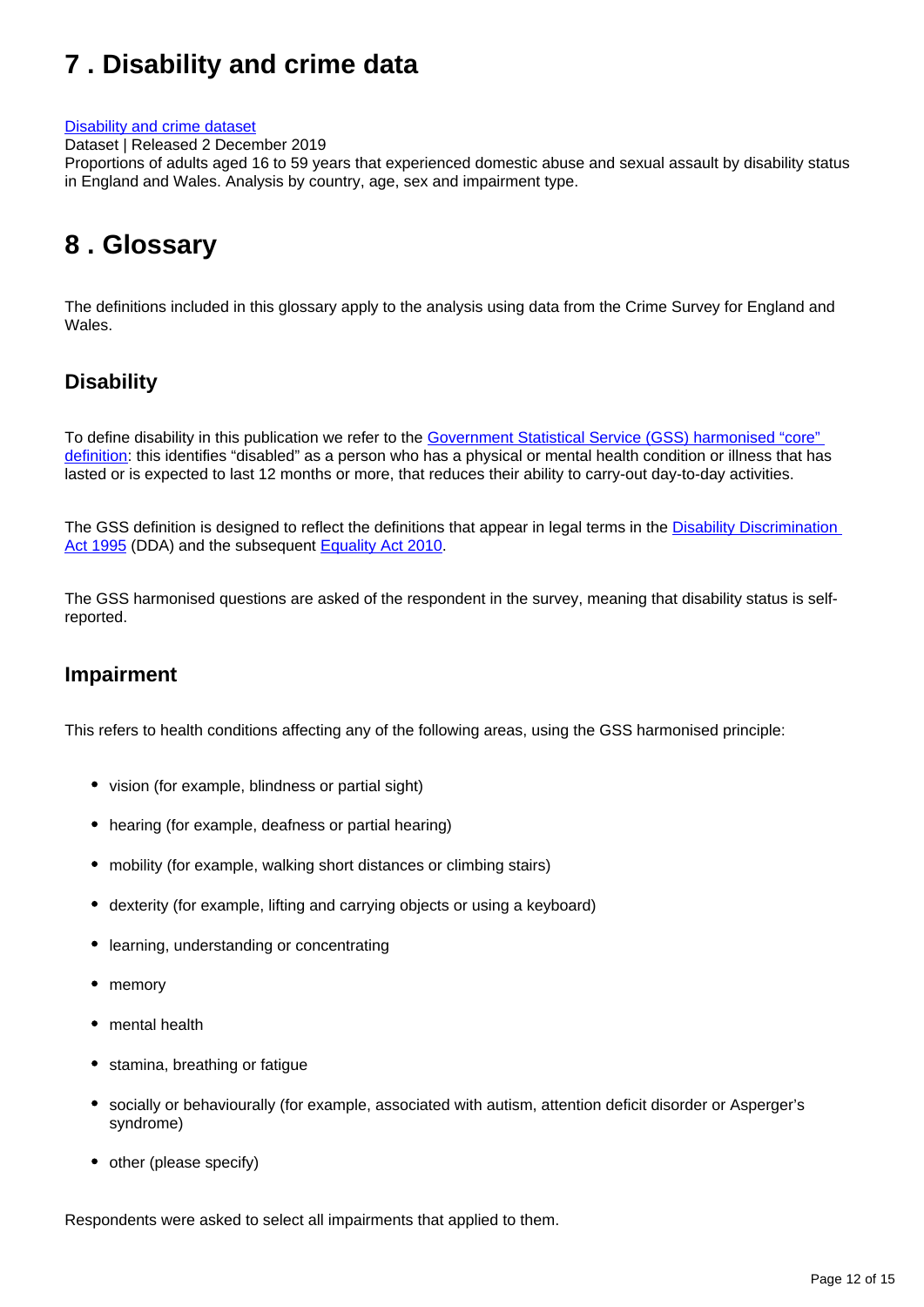## **Domestic abuse**

Domestic abuse measured in the Crime Survey for England and Wales (CSEW) combines the following types of abuse, which have occurred in the 12 months prior to the interview:

- non-sexual abuse by a partner or family member
- sexual assault carried out by a partner or other family member
- physical force, emotional or financial abuse
- stalking carried out by a partner or other family member

# **Sexual assault**

Sexual assault measured in the CSEW covers the following incidents carried out by any perpetrator, which have occurred in the 12 months prior to the interview:

- rape (including attempts)
- assault by penetration (including attempts)
- causing sexual activity without consent
- indecent exposure or unwanted touching

## **Statistical significance**

All differences reported in this bulletin are statistically significant at the 5% level unless stated otherwise.

# <span id="page-12-0"></span>**9 . Measuring the data**

# **Crime Survey for England and Wales**

The analysis presented in this bulletin uses data from the Crime Survey for England and Wales (CSEW). This is a face-to-face victimisation survey, which asks approximately 35,000 respondents aged 16 years and over residing in households in England and Wales about their experiences of crime in the 12 months prior to the interview. The survey also asks for opinions on different crime-related issues such as the police and criminal justice system and perceptions of crime and anti-social behaviour. Individuals residing in group residences (for example, care homes or halls of residence) or other institutions are not included in the CSEW sample.

## **Domestic abuse and sexual assault data**

The domestic abuse and sexual assault data presented in this bulletin are collected in the CSEW self-completion module. For these questions, respondents are given a tablet computer to complete their answers. This module covers crimes such as domestic abuse, sexual assault and stalking, where respondents are asked if they have experienced a range of different behaviours. Prior to 2017, the self-completion module was asked of adults aged 16 to 59 years living in households in England and Wales. In April 2017, eligibility was extended to cover adults aged 16 to 74 years.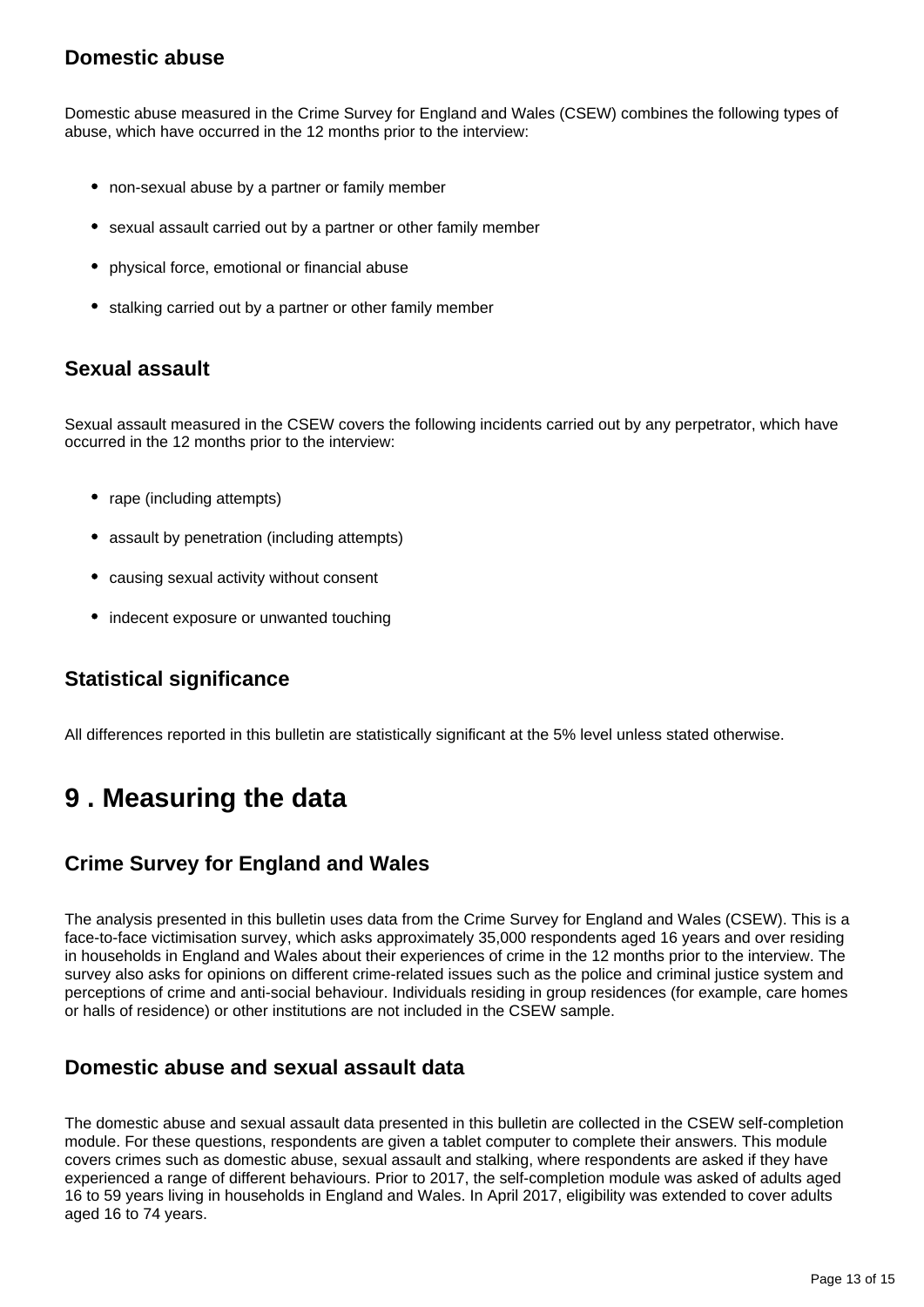The domestic abuse data within this bulletin cover adults aged 16 to 59 years during two time periods; year ending March 2014 and year ending March 2019. To ensure comparability between the two time points, the domestic abuse estimates are based on adults aged 16 to 59 years, despite the availability of data for those aged 60 to 74 in 2019. Any differences commented on in the respective sections are statistically significant at the 5% level unless stated otherwise.

Small sample sizes of adults experiencing sexual assault has resulted in three annual datasets being combined into one dataset covering a three-year period ending March 2018. For this reason, no comparable time point is available. As this dataset includes periods prior to 2017, the analysis on sexual assault in this bulletin covers adults aged 16 to 59 years. Any differences commented on in the respective sections are statistically significant at the 5% level unless stated otherwise.

# <span id="page-13-0"></span>**10 . Strengths and limitations**

## **Strengths**

- The Crime Survey for England and Wales (CSEW) is a large nationally representative sample survey that provides a good measure of long-term crime trends for the offences and the population it covers (that is, those resident in households).
- The survey covers crime not reported to the police and is not affected by changes in police recording practice, is a reliable measure of long-term trends.

## **Limitations**

- Small sample sizes observed for domestic abuse and sexual assault has resulted in greater variability surrounding the estimates for the disabled population, limiting the conclusions that can be drawn from this analysis.
- In this bulletin, domestic abuse and sexual assault are measures of crime for adults aged 16 to 59 years collected through the survey's self-completion module. Therefore, they cannot be compared with the measure of overall crime for adults aged 16 years and over.

A full list of the strengths and limitations of the Crime Survey for England and Wales can be found in the Quality [and methodology](https://www.ons.gov.uk/peoplepopulationandcommunity/crimeandjustice/bulletins/crimeinenglandandwales/yearendingjune2019#quality-and-methodology) section of the Crime in England and Wales statistical bulletin.